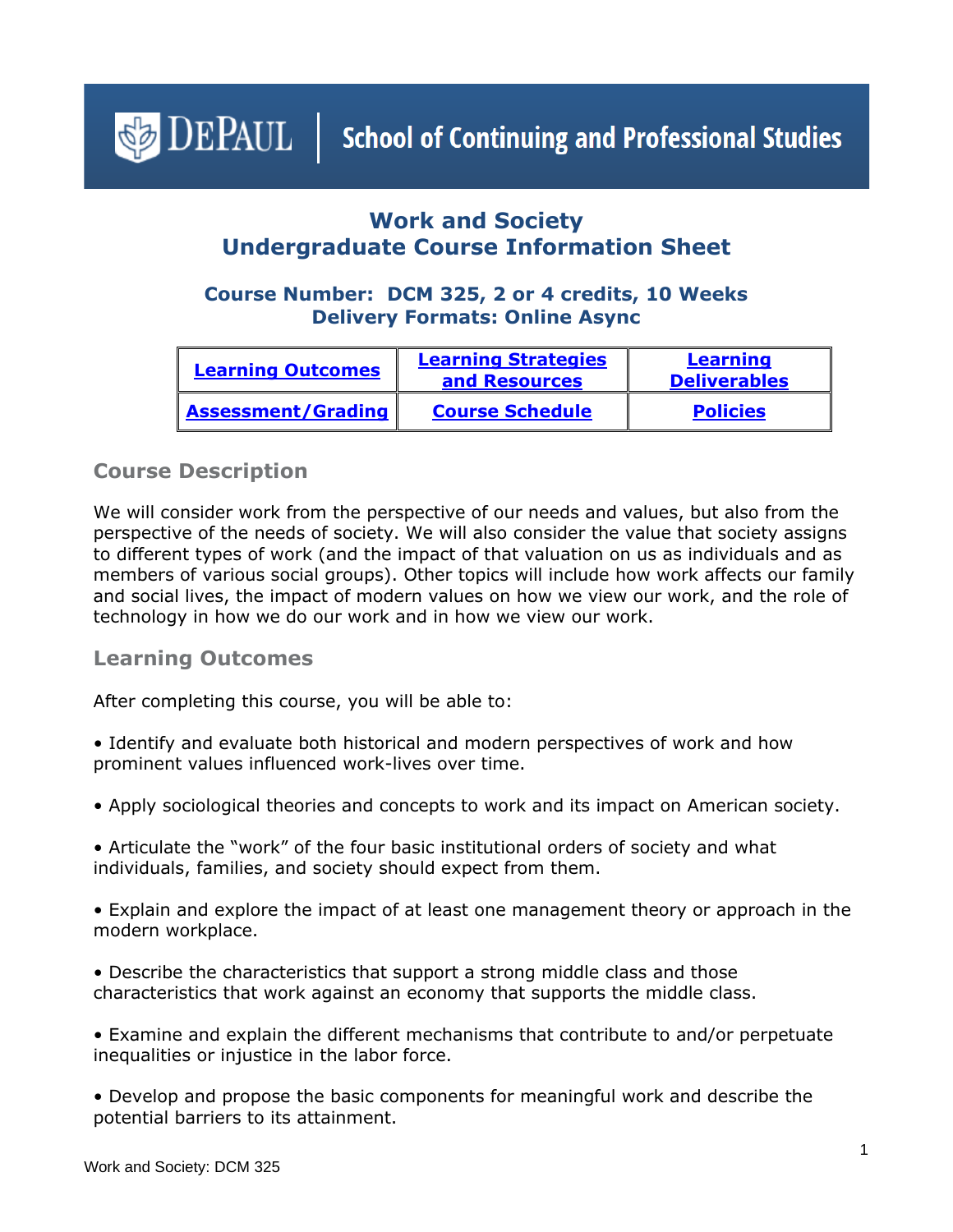If in a SCPS competence program, (BAIFA, BAC, BAGB, BAECE), this course addresses the following requirements:

| Competence     | Competence Statement / Criteria                                                                                                         |
|----------------|-----------------------------------------------------------------------------------------------------------------------------------------|
| FX.            | Can describe the role of [a career, profession, or industry that you<br>specify at the beginning of the course] in meeting human needs. |
| H <sub>4</sub> | Can analyze power relations among racial, social, cultural, or<br>economic groups in the United States.                                 |

#### <span id="page-1-0"></span>**[Back to Top](#page-0-1)**

### **Learning Strategies and Resources**

Classroom learning strategies include brief presentations on key concepts, viewing of videotaped material, in-class writing exercises, structured online discussions of the assigned readings, and small-group discussions of mini-cases that illustrate course concepts. Written assignments are designed to help students to develop an understanding of important course concepts and to begin to apply these concepts.

## **Required Readings**

Books and learning materials are available at the DePaul bookstore, at [http://depaul](http://depaul-loop.bncollege.com/)[loop.bncollege.com,](http://depaul-loop.bncollege.com/) or through alternative sources.

Joanne B. Ciulla. The Working Life: The Promise and Betrayal of Modern Work. New York: Three Rivers Press, 2001.

Richard Sennett. Culture of the New Capitalism. New Haven and London: Yale University Press, 2007.

Arlie Russell Hochschild. So How's the Family: And Other Essays. Berkeley and Los Angeles: University of California Press, 2013. (e-book available online via e-reserves)

Additional readings may be available on Electronic Reserve, at the [DePaul Library.](https://library.depaul.edu/services/Pages/Course-Reserves-Services.aspx) Login to Ares Course Reserves and select the course. Log in using your Campus Connect User ID and password. You will then get a page listing the courses in which you're enrolled that have readings posted in Ares. Click on the title of this course and the list of our electronic reserve readings will be displayed.

#### **[Back to Top](#page-0-1)**

#### <span id="page-1-1"></span>**Learning Deliverables**

Online / Remote Attendance and Participation in Weekly Discussions and Quizzes: Students contribute to the online discussions, give feedback to classmates respond discussion prompts, contribute media clips and news articles, complete weekly quizzes.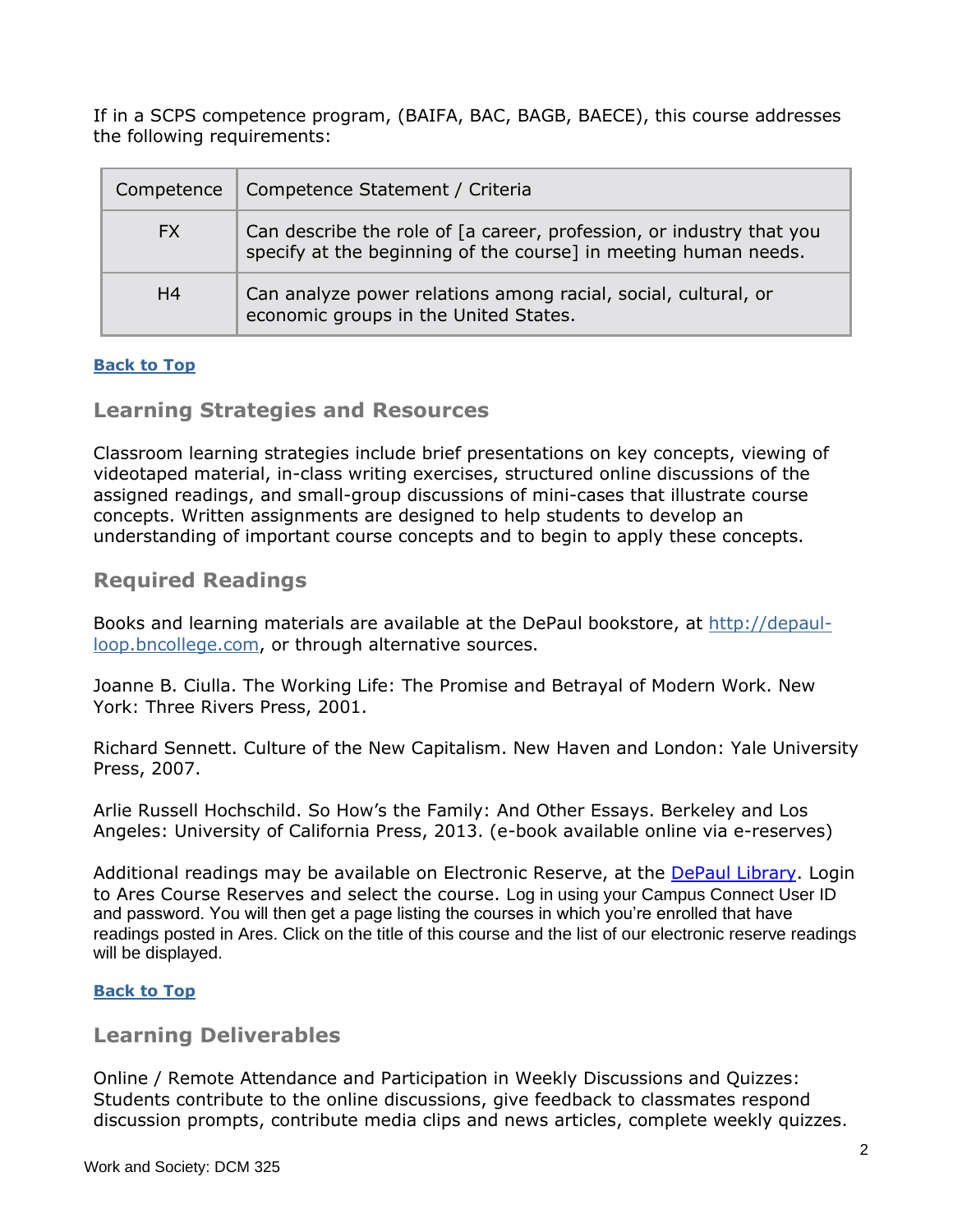Short-Essays and/or Creative Projects:

• 3-page essay that identifies messages about work that student received as a child.

• 3-page essay, that analyses findings from personal interviews regarding job histories, working conditions, and shifting values about work over time.

• 5-page critical essay or creative project that compares the industrial working conditions of the early 20th century corporations with those in modern American corporations.

• 2-page essay that examines one's own life schedule and describes the meaning of time using course readings and personal experience.

• 5-page critical essay or creative project that examines the characteristics that support and/or work against a strong middle class.

Final Research Paper & Class Presentation:

• One-page research paper proposal that identifies the issue the student will explore, their general argument, and a brief explanation of how they will go about supporting and building their argument.

• 10-minute final research presentation, during which students will present their research and engage in a synchronous question and answer discussion.

• 6-page final research paper that expands upon a position or argument regarding a pre-approved issue or topic related to course material.

#### **[Back to Top](#page-0-1)**

#### <span id="page-2-0"></span>**Assessment of Student Learning**

To complete the course, students must complete each of the assignments as described in the course and submit them to the instructor by the assigned deadline. Students must also participate in the online discussions by responding to all instructor requests and by interacting with fellow classmates as appropriate via Zoom and D2L. Points will be deducted for late work.

# **Distribution of Grade Points**

| Participation in Class Discussions and Activities |     |
|---------------------------------------------------|-----|
| Short Essays or Creative Projects                 |     |
| Final Research Paper & Presentation               | 40% |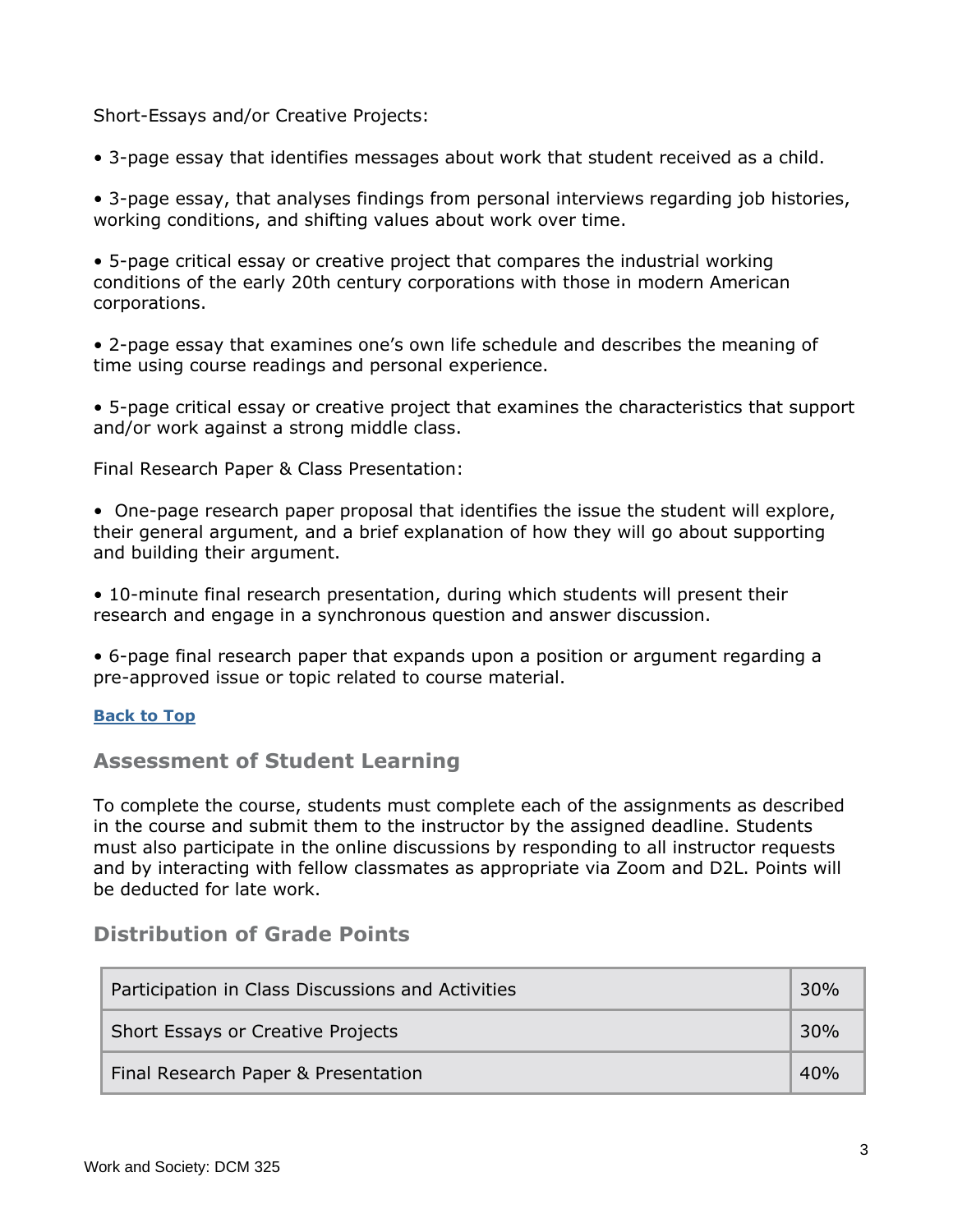# **Grading Scale**

| $A = 95$ to 100 | $A - = 91$ to 94  | $B+ = 88$ to 90 |
|-----------------|-------------------|-----------------|
| $B = 85$ to 87  | $B - = 81$ to 84  | $C+ = 77$ to 80 |
| $C = 73$ to 76  | $C = 69$ to 72    | $D+ = 65$ to 68 |
| $D = 61$ to 64  | $F = 60$ or below | <b>INC</b>      |

# <span id="page-3-0"></span>**Course Schedule**

| Week and<br><b>Module Title</b>                                                                                                                   | <b>Readings</b>                                                                                                                                                                                   | <b>Assignments</b>                                                                                                                                                                                                                   |
|---------------------------------------------------------------------------------------------------------------------------------------------------|---------------------------------------------------------------------------------------------------------------------------------------------------------------------------------------------------|--------------------------------------------------------------------------------------------------------------------------------------------------------------------------------------------------------------------------------------|
| Week 1,<br>Module 1:<br>Introduction to<br>Concepts:<br>Social<br>Meanings of<br>Work and<br>Society,<br>Individual and<br>Cultural<br>Identities | <b>Review Syllabus</b><br><b>Read Module Overview</b><br><b>Review PowerPoint Lecture</b><br>Read Ciulla, Joanne B., The Working<br>Life: The Promise of Betrayal of<br>Modern Work, Introduction | $1.1$ "Who Am I"<br><b>Discussion</b><br>1.2 Values, Culture, and<br>Social Institutions<br><b>Discussion</b><br>1.3 Messages About Work<br>Essay<br>1.4 Interviewee List<br>1.5 Media Collection<br>Exercise<br>1.6 Module One Quiz |
| Week 2,<br>Module 2:<br>Purpose of<br>Work: Systems<br>of Meaning and<br>Values                                                                   | <b>Read Module Overview</b><br><b>Review PowerPoint Lecture</b><br>Read Ciulla, Joanne B., The Working<br>Life: The Promise of Betrayal of<br>Modern Work, Chapters 1 and 2                       | 2.1 The "Good Life"<br><b>Discussion</b><br>2.2 Meaningful Work<br><b>Discussion</b><br>2.3 Findings from<br>Personal Interviews Essay                                                                                               |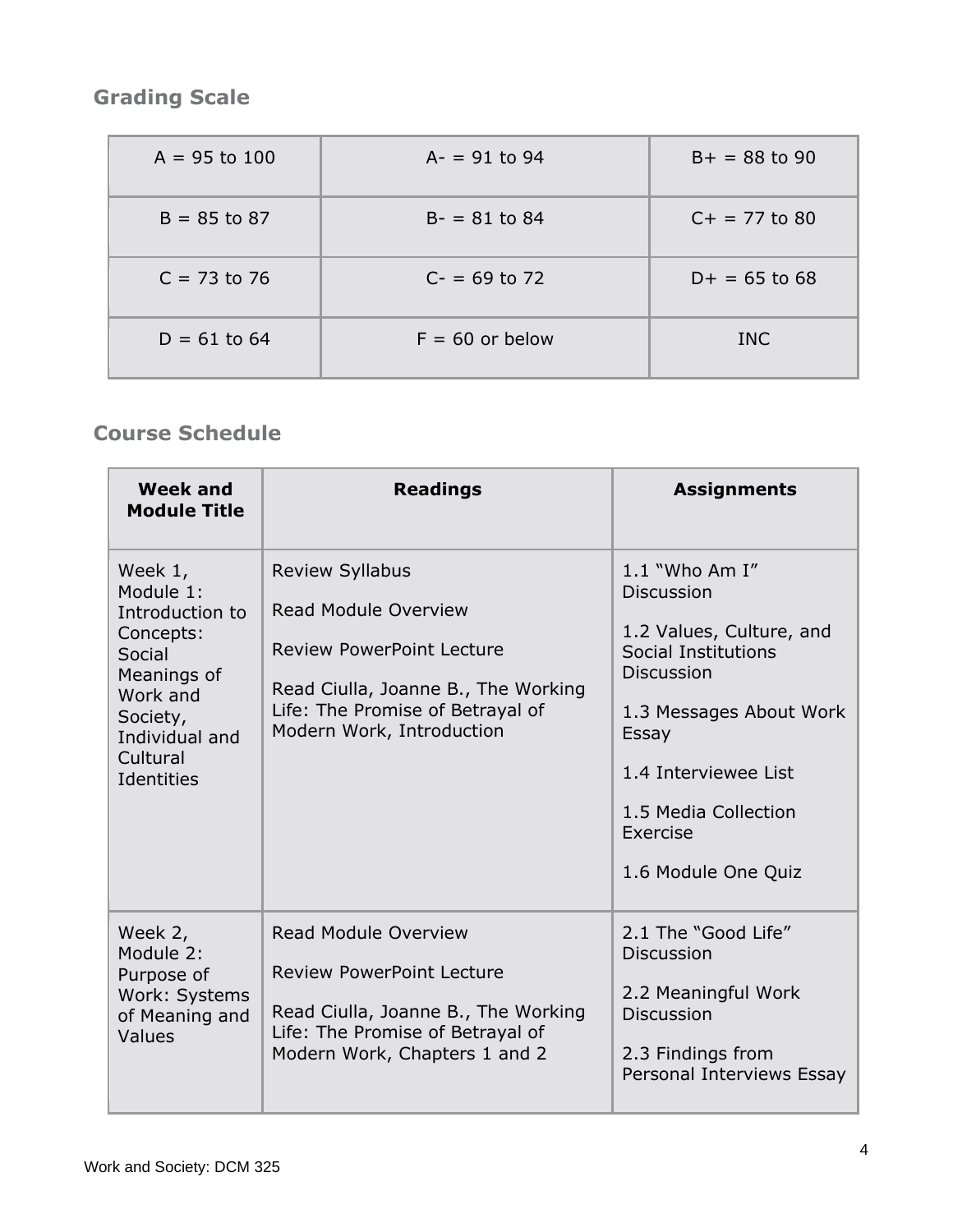|                                                                                                                               | Read Chalofsky, Neil. "An Emerging<br>Construct for Meaningful Work,"<br>pages 69-83<br>Listen to Studs Terkel's The Working<br>Tapes. "Interview with Taxi Driver<br>Helen Moog."<br>Watch YouTube Video "Culture Inside<br>Google"<br>Read Washington Post article by Jena<br>McGregor and watch embedded video.<br>"Why Amazon Built its Workers a Mini<br>Rain forest inside three domes in<br>downtown Seattle"<br>Watch Nigel Marsh Ted Talk Video<br>"How to Make Work-Life Balance<br>Work" | 2.4 Media Collection<br>Exercise<br>2.5 Module Two Quiz                                                                                                                                            |
|-------------------------------------------------------------------------------------------------------------------------------|-----------------------------------------------------------------------------------------------------------------------------------------------------------------------------------------------------------------------------------------------------------------------------------------------------------------------------------------------------------------------------------------------------------------------------------------------------------------------------------------------------|----------------------------------------------------------------------------------------------------------------------------------------------------------------------------------------------------|
| Week 3,<br>Module 3:<br>From Curse to<br>Calling: History<br>of Work from<br><b>Ancient Greeks</b><br>to Industrial<br>Period | <b>Read Module Overview</b><br><b>Review PowerPoint Lecture</b><br>Read Ciulla, Joanne B., The Working<br>Life: The Promise of Betrayal of<br>Modern Work, Chapters 3 and 4<br>Read Leider, Richard J. and Shapiro,<br>David A. "What Do I Want to Be When<br>I Grow Up?" pages 11-25<br>Watch School of Life Video "History of<br>Ideas: Work"<br>Review "Begin Where You Are"<br>Exercise                                                                                                         | 3.1 History of Work from<br>Classical to Renaissance<br>Periods Discussion<br>3.2 Emergence of Modern<br><b>Work Ethic Discussion</b><br>3.3 Media Collection<br>Exercise<br>3.4 Module Three Quiz |
| Week 4,<br>Module 4:<br>Emergence of<br>Capitalism:<br>Worker<br>Alienation &<br>the Industrial<br>Revolution                 | <b>Read Module Overview</b><br><b>Review PowerPoint Lecture</b><br>Read Ciulla, Joanne B., The Working<br>Life: The Promise of Betrayal of<br>Modern Work, Chapters 5 and 6                                                                                                                                                                                                                                                                                                                         | 4.1 Sociological Theories<br>of Work Discussion<br>4.2 Economic Theories of<br>Labor Discussion<br>4.3 Media Collection<br>Exercise                                                                |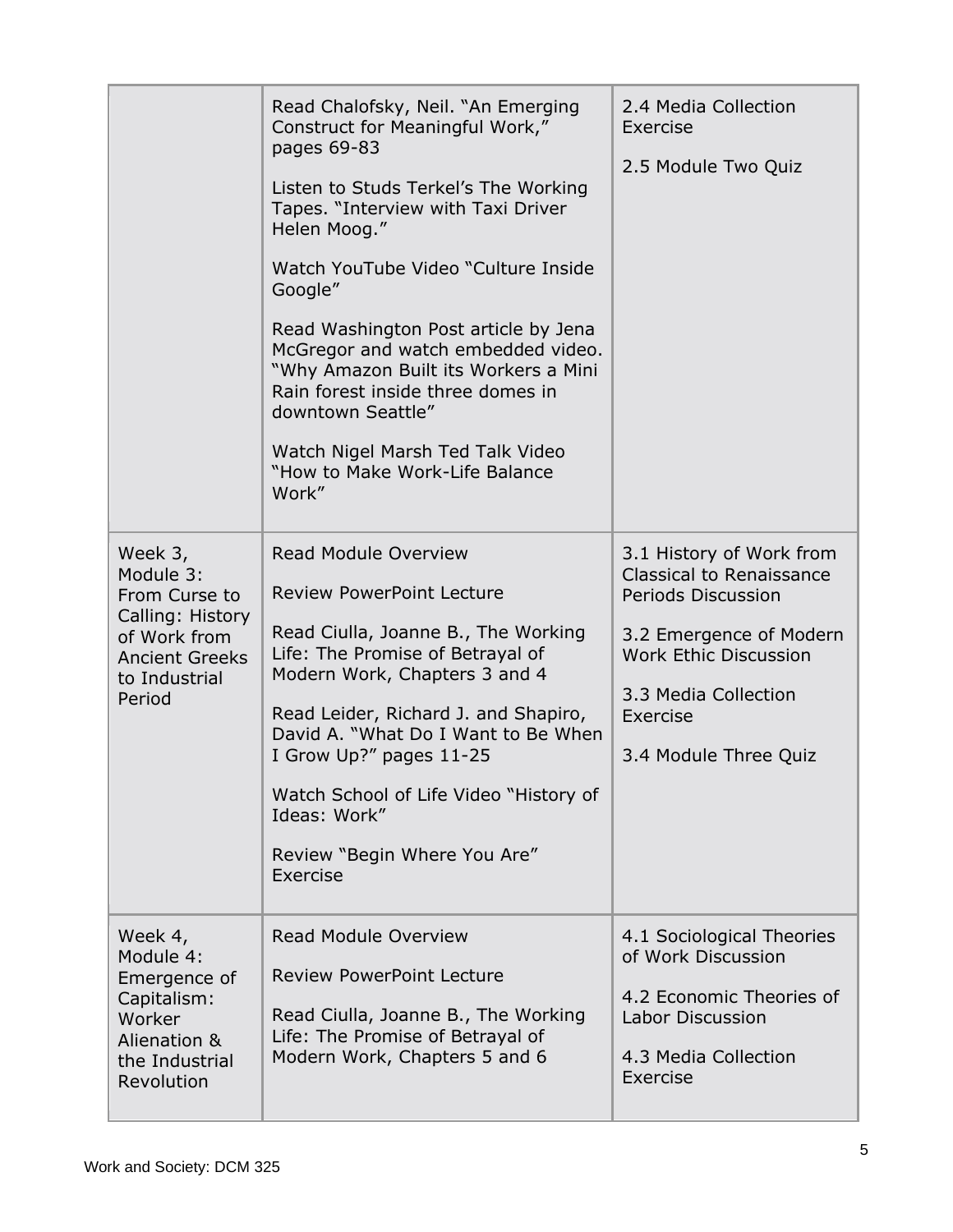|                                                                                                                                              | Read Jacoby, Sanford M. "The Way It<br>Was: Factory Labor Before 1915,"<br>pages 10-28<br>Read Adler, Daniel. "Smith, Marx, and<br>Keynes: Economic Models for the<br>Modern World."<br>Watch BBC Radio 4's YouTube Video<br>"Karl Marx and Alienation"                                                                                                                                                                              | 4.4 Module Four Quiz                                                                                                                                                                                                                                                                        |
|----------------------------------------------------------------------------------------------------------------------------------------------|--------------------------------------------------------------------------------------------------------------------------------------------------------------------------------------------------------------------------------------------------------------------------------------------------------------------------------------------------------------------------------------------------------------------------------------|---------------------------------------------------------------------------------------------------------------------------------------------------------------------------------------------------------------------------------------------------------------------------------------------|
| Week 5,<br>Module 5:<br>Collective<br>Action and the<br>Organization of<br>Labor: The Rise<br>and Fall of<br>Unions                          | <b>Read Module Overview</b><br><b>Review PowerPoint Lecture</b><br>Read Ciulla, Joanne B., The Working<br>Life: The Promise of Betrayal of<br>Modern Work, Chapters 7 and 8<br>Watch the "Homestead Strike"<br>Excerpt from 10 Days that<br>Unexpectedly Changed America<br>Watch the "Ludlow Massacre" Excerpt<br>from Mother Jones: America's Most<br>Dangerous Woman                                                              | 5.1 Historic Labor Strikes<br>of the Progressive Era<br><b>Discussion</b><br>5.2 Wagner Act and New<br><b>Deal Discussion</b><br>5.3 Critical Essay or<br>Creative Project<br><b>Comparing Working</b><br><b>Conditions of Industrial</b><br>Era and Modern America<br>5.4 Module Five Quiz |
| Week 6,<br>Module 6:<br>Controlling<br>Workers:<br><b>Scientific</b><br>Management,<br>Welfare<br>Capitalism, &<br>Human<br><b>Relations</b> | <b>Read Module Overview</b><br><b>Review PowerPoint Lecture</b><br>Read Ciulla, Joanne B., The Working<br>Life: The Promise of Betrayal of<br>Modern Work, pages 151-152 and<br>Chapter 10<br>Read Sennett, Richard, The Culture of<br>the New Capitalism, Chapter 1<br>Read Taylor, Frederick.<br>"Fundamentals of Scientific<br>Management," pages 9-17<br>Read Zahavi, Gerald. "Negotiated<br>Loyalty: Welfare Capitalism and the | 6.1 Concepts of<br>Capitalism and<br>Management Approaches<br><b>Discussion</b><br>6.2 Sample Life Schedule<br>& Meaning of Time Essay<br>6.3 Media Collection<br>Exercise<br>6.4 Module Six Quiz                                                                                           |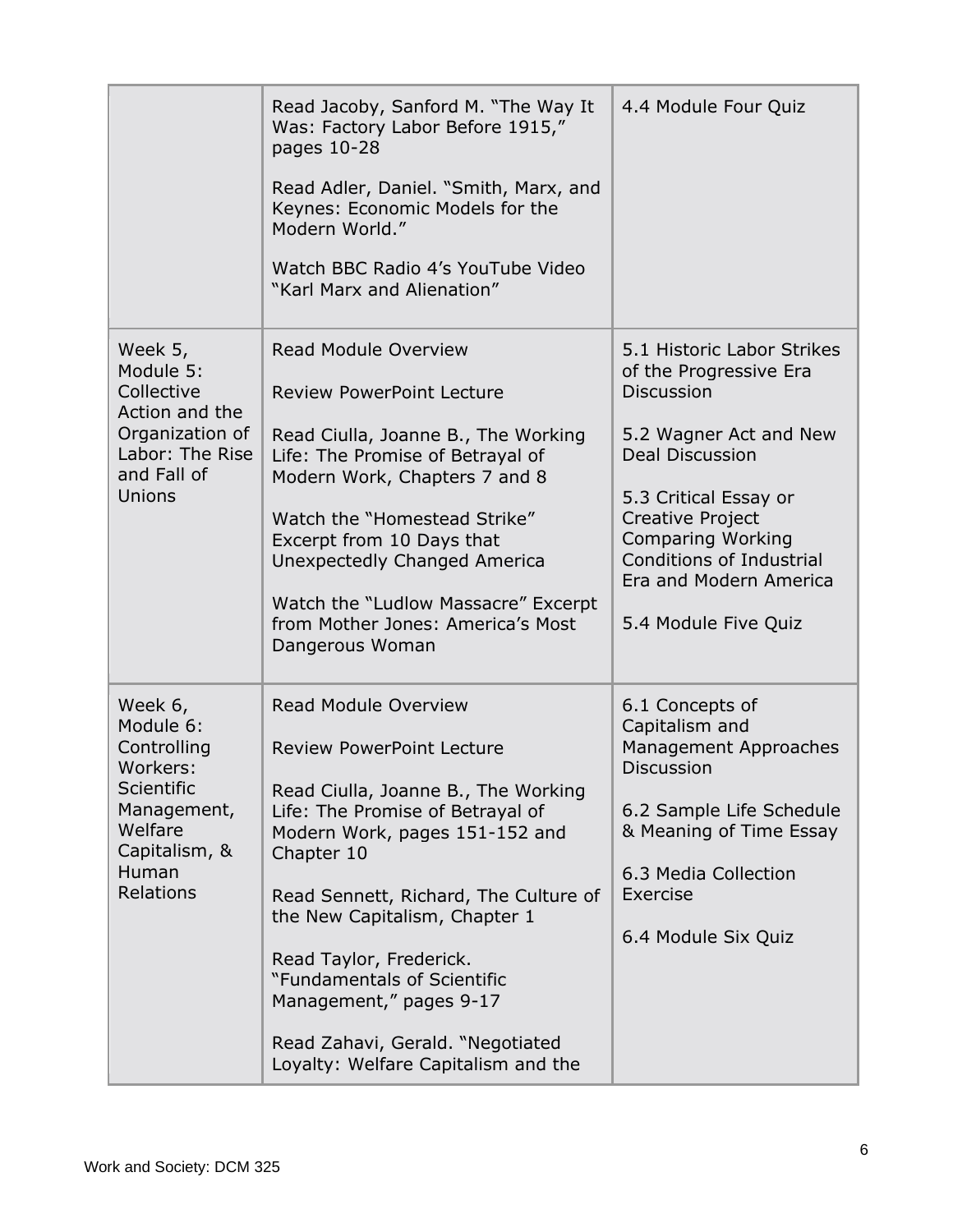|                                                                                                   | Shoe workers of Endicott Johnson,<br>1920-1940."<br>Read Leidner, Robin. "Over the<br>Counter: McDonalds," pages 44-85<br>Review "Stop, Start, Continue"<br>Exercise                                                                                                                                                                                                                                                                                                                                  |                                                                                                                                                                                                                                                                                                        |
|---------------------------------------------------------------------------------------------------|-------------------------------------------------------------------------------------------------------------------------------------------------------------------------------------------------------------------------------------------------------------------------------------------------------------------------------------------------------------------------------------------------------------------------------------------------------------------------------------------------------|--------------------------------------------------------------------------------------------------------------------------------------------------------------------------------------------------------------------------------------------------------------------------------------------------------|
| Week 7,<br>Module 7:<br>Craftsmanship,<br>Meritocracy,<br>and Inequality                          | <b>Read Module Overview</b><br><b>Review PowerPoint Lecture</b><br>Read Sennett, Richard, The Culture of<br>the New Capitalism, Chapter 2<br>Read Ruetschlin, Catherine. "Retail's<br>Hidden Potential."<br>Watch George Carlin Video Monologue<br>"The American Dream"<br>Watch Robert Reich Documentary<br>"Inequality for All"                                                                                                                                                                     | 7.1 Craftsmanship, Talent<br>& "Potential Ability"<br><b>Discussion</b><br>7.2 Meritocracy, Income<br>Inequality & Democracy<br><b>Discussion</b><br>7.3 Critical Essay or<br>Creative Project<br><b>Examining Characteristics</b><br>of Strong & Weak Middle<br><b>Class</b><br>7.4 Module Seven Quiz |
| Week 8,<br>Module 8:<br>Globalization,<br>Justice,<br>Consumption &<br>Contemporary<br>Capitalism | Read Module Overview & PowerPoint<br>Lecture<br>Read Sennett, Richard, The Culture of<br>the New Capitalism, Chapter 3<br>Read LeDuff, Charlie. "At a<br>Slaughterhouse, Some Things Never<br>Die"<br>Read Wheaton, Elizabeth M., et al.<br>"Economics of Human Trafficking,"<br>pages 114-141<br>Watch Office of Victims of Crime<br>Video "Faces of Human Trafficking:<br>An Introduction to Labor Trafficking"<br>Read Hochschild, Arlee R. So How's<br>the Family: And Other Essays,<br>Chapter 7 | 8.1 Inequalities &<br>Injustice in the Labor<br><b>Force Discussion</b><br>8.2 Branding,<br>Consumption &<br><b>Democracy Discussion</b><br>8.3 Media Collection<br>Exercise<br>8.4 Research Paper<br>Proposal<br>8.5 Module Eight Quiz                                                                |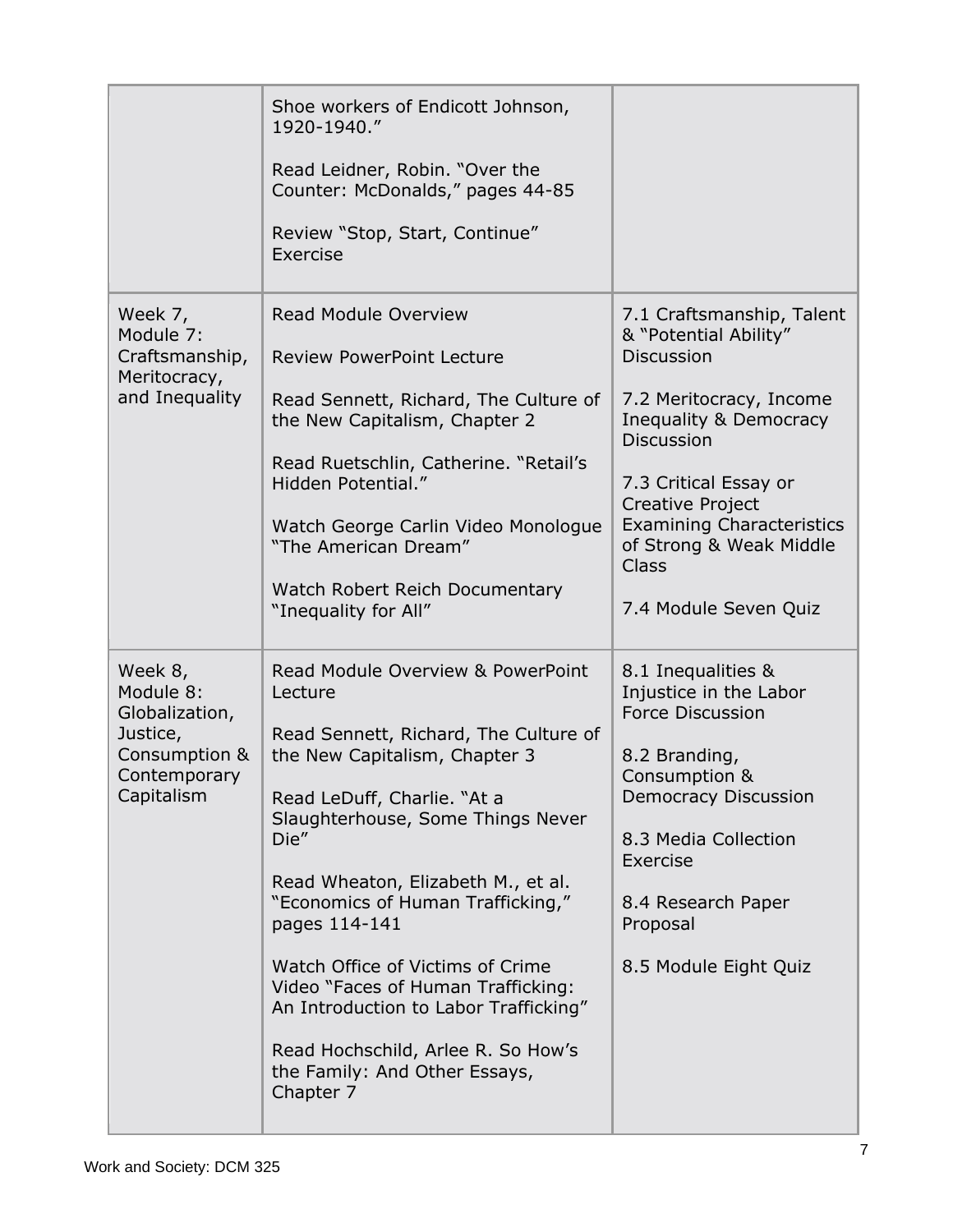|                                                              | Watch the Persuaders Video Excerpt<br>"The Narrowcasting Future"<br>Watch Bill Moyers Video Excerpt "The<br>Journal: Crisis in Capitalism?" (0:00-<br>22:03)                                                                                                                                                                                                                                                                                             |                                                                                                                                                                                                                      |
|--------------------------------------------------------------|----------------------------------------------------------------------------------------------------------------------------------------------------------------------------------------------------------------------------------------------------------------------------------------------------------------------------------------------------------------------------------------------------------------------------------------------------------|----------------------------------------------------------------------------------------------------------------------------------------------------------------------------------------------------------------------|
| Week 9,<br>Module 9:<br>Work, Family &<br>Leisure Time       | Read Module Overview<br><b>Review PowerPoint Lecture</b><br>Read Ciulla, Joanne B., The Working<br>Life: The Promise of Betrayal of<br>Modern Work, Chapter 11<br>Read England, P. "Emerging Theories<br>of Care-Work," pages 381-399<br>Read Berg, P., et al. "Balancing Work<br>and Family: The Role of High-<br>Commitment Environments,' pages<br>168-188<br>Read Hochschild, Arlee R. So How's<br>the Family: And Other Essays,<br>Chapters 2 and 4 | 9.1 Work-Life Balance<br><b>Discussion</b><br>9.2 Work & Family, and<br>the Work of Caring<br><b>Discussion</b><br>9.3 Media Collection<br>Exercise<br>9.4 Module Nine Quiz                                          |
| Week 10,<br>Module 10:<br>Spiritual<br>Dimensions of<br>Work | <b>Read Module Overview</b><br><b>Review PowerPoint Lecture</b><br>Read Ciulla, Joanne B., The Working<br>Life: The Promise of Betrayal of<br>Modern Work, Chapter 12 and<br>Epilogue<br>Read Sennett, Richard, The Culture of<br>the New Capitalism, Chapter 4<br>Read Dur, Robert and Van Lent, Max.<br>"Socially Useless Jobs"<br>Review "My Purpose Statement"<br>Exercise                                                                           | 10.1 New Institutions<br><b>Discussion</b><br>10.2 Meaningful Work<br><b>Discussion</b><br>10.3 OPTIONAL Media<br><b>Collection Exercise</b><br>10.4 Final Research Paper<br>& Presentations<br>10.5 Module Ten Quiz |

### **[Back to Top](#page-0-1)**